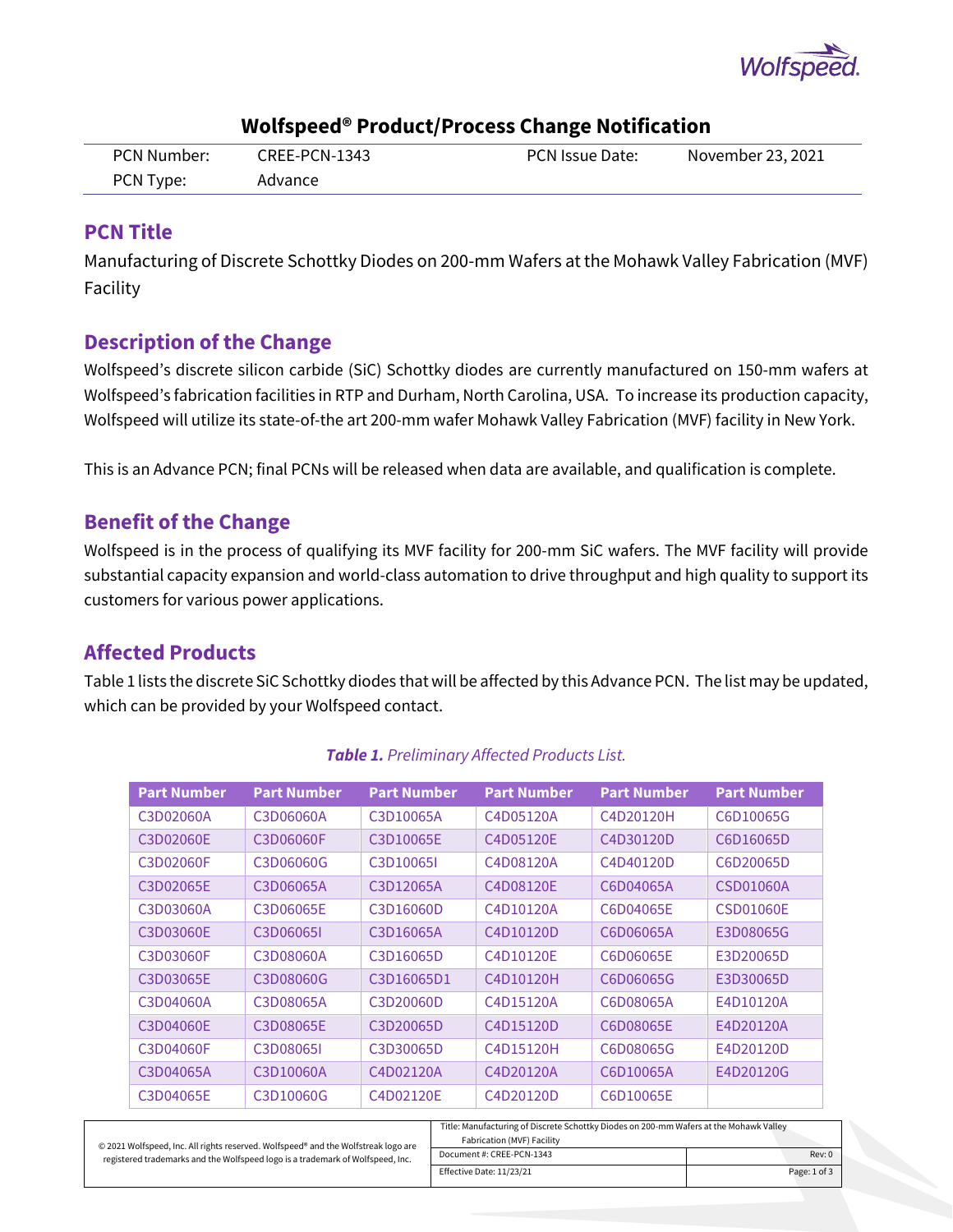

## **Qualification Status and Plan**

The equipment, processes, and products at the MVF facility are being qualified through Wolfspeed's standard product introduction process. The customers are urged to provide feedback in writing within 30 days from the PCN issue date. If a customer does not submit written feedback within 30 days, Wolfspeed will consider that its plan is accepted by the customer.

## **Anticipated Impact**

There may be minor changes in fit, form, and/or function due to equipment upgraded for 200-mm wafers. Qualification and characterization activities are being performed to ensure no impact to the products listed in Table 1. The affected part numbers are expected to retain the same datasheets and performance attributes.

### **Sample Status**

Customers are encouraged to submit forward-looking sample requirements within 30 days from the Advance PCN issue date. This information will be used for Wolfspeed planning purposes only. Specific sample order delivery dates will be communicated later.

## **Key Implementation Date**

Table 2 provides the estimated dates for key PCN milestones based on the information available on the date this PCN is issued. Any updates to these dates can be provided by your Wolfspeed contact. Final PCNs will be released when data are available, and qualification is complete.

#### *Table 2. Estimated Key PCN Dates.*

| Task                                          | Date*                      |
|-----------------------------------------------|----------------------------|
| <b>Qualification Report Approval</b>          | <b>Beginning July 2022</b> |
| <b>First Quantity-Limited Sample Shipment</b> | Beginning July 2022        |
| <b>Volume Production Date</b>                 | Beginning July 2022        |

\* Specific product schedules should be discussed with Wolfspeed sales and marketing representatives.

## **Customer Acknowledgement**

Customer is requested to acknowledge this notification within 30 days from its issue date by signing this Advance PCN, scanning it into a pdf file, and emailing the file and any feedback to Wolfspeed at PCN@wolfspeed.com. Note that Wolfspeed references the JEDEC J-STD-046 guidelines for its PCNs. In accordance with J-STD-046, this change is deemed acceptable to the customer if no acknowledgement is received within 30 days from the Advance PCN issue date.

| Name:                                                                              | Title:                                                                                                                 |              |
|------------------------------------------------------------------------------------|------------------------------------------------------------------------------------------------------------------------|--------------|
| Email:<br>Phone:                                                                   | <u> 1950 - Johann John Stone, markin amerikan bisa dalam pengaran sebagai pertama dan bagian pertama dalam pengara</u> |              |
| © 2021 Wolfspeed, Inc. All rights reserved. Wolfspeed® and the Wolfstreak logo are | Title: Manufacturing of Discrete Schottky Diodes on 200-mm Wafers at the Mohawk Valley<br>Fabrication (MVF) Facility   |              |
| registered trademarks and the Wolfspeed logo is a trademark of Wolfspeed, Inc.     | Document #: CREE-PCN-1343                                                                                              | Rev: 0       |
|                                                                                    | Effective Date: 11/23/21                                                                                               | Page: 2 of 3 |
|                                                                                    |                                                                                                                        |              |